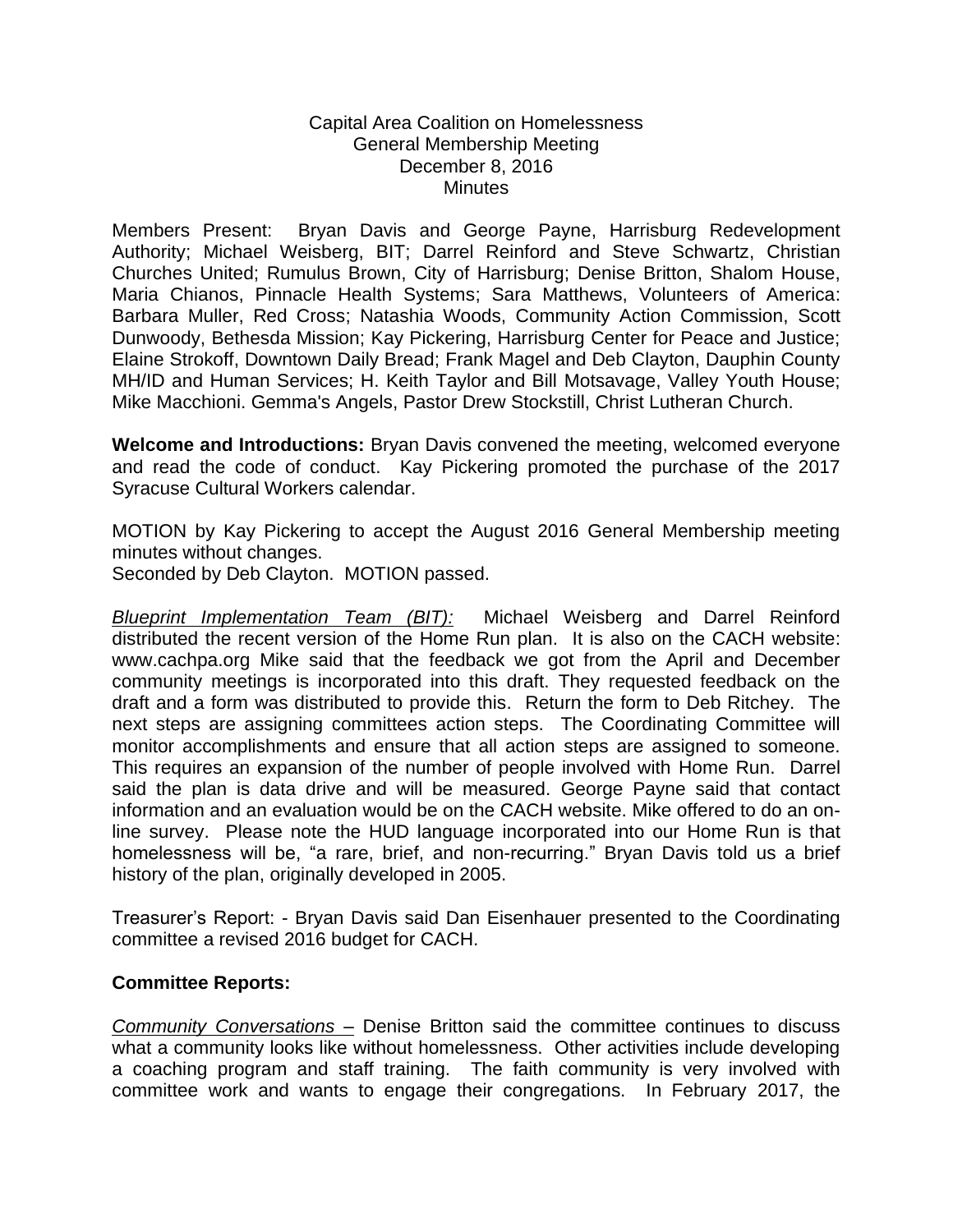committee is planning an orientation event with the goal of removing barriers and repurposing resources. The next meeting is January 18, 2017 at 9:00 am at the Heart of Harrisburg.

*Homeless Prevention –* Maria Chianos reported that the committee is working on reviewing Home Run to determine what goals it will work on and action steps for those goals. Deb Ritchey said that at the December meeting a community member requested a flyer explaining the eviction process. Maria reminded us that the committee developed a job description for a case manager to work with residents going through the eviction process. We continue to look for funding for this position. Kay Pickering recommended that the flyer about the eviction process be done synchronized with a funded case manager. George Payne recommended that MidPenn Legal Services be contacted. Mike Weisberg said that a landlord protocol was developed. Dauphin County Crisis Intervention will get involved when a person with disabilities is facing eviction. He'll provide this to the Homeless Prevention committee. Frank Magel said that the Housing Authority of Dauphin County revised the protocol and uses it with residents of the HUD 811 and Shelter + Care. He said people do not have to be a client of the Case Management Unit to benefit from the protocol.

*Housing* – This committee wants to get more involved with the Capital Region Property Owners Association. They will invite a representative from CRPOA to make a presentation. Mike Weisberg reported that the committee is trying to identify funding for housing development projects; low impact shelter and affordable single room occupancies. Other activities include expanding the representative payee opportunities and developing a landlord trust fund for security deposits. Bryan Davis talked about Harrisburg's high rents and the need to preserve existing affordable housing. There was a discussion about senior housing in Hershey going from subsidized to market rate. Cumberland Court and B'nai B'rith in Harrisburg also went through this change.

*Public Information and Education* – Bryan Davis told us that this committee revised the power point presentation originally developed by the BIT committee. We will promote CACH as well as our partners through our outreach efforts. Someone asked what our sponsorship opportunities and were they posted on our website: Bronze Partner \$250; Silver partner \$500; Gold Partner \$1000; and Platinum Partner \$3000. The sponsorships are posted on our website. CACH is participating in Amazon Smile, a fundraising tool.

*Service Delivery/Data Collection* – George Payne informed us that Heather Cotignola-Pickens is now the chair of this committee. The group is concentrating on preparing for the 2017 Point In Time (PIT) survey to be conducted January 25, 2017; snow date January 31, 2017. For the first time, CACH will use HMIS for the shelter, transitional housing and permanent supportive housing inventory for the PIT. Surveys will be conducted as usual in the soup kitchens and at Bethesda Mission. We will use the same tool as we have in the past. CACH submitted an Annual Homeless Analysis Report (AHAR) again this year, also based on HMIS. Unfortunately, Bethesda Mission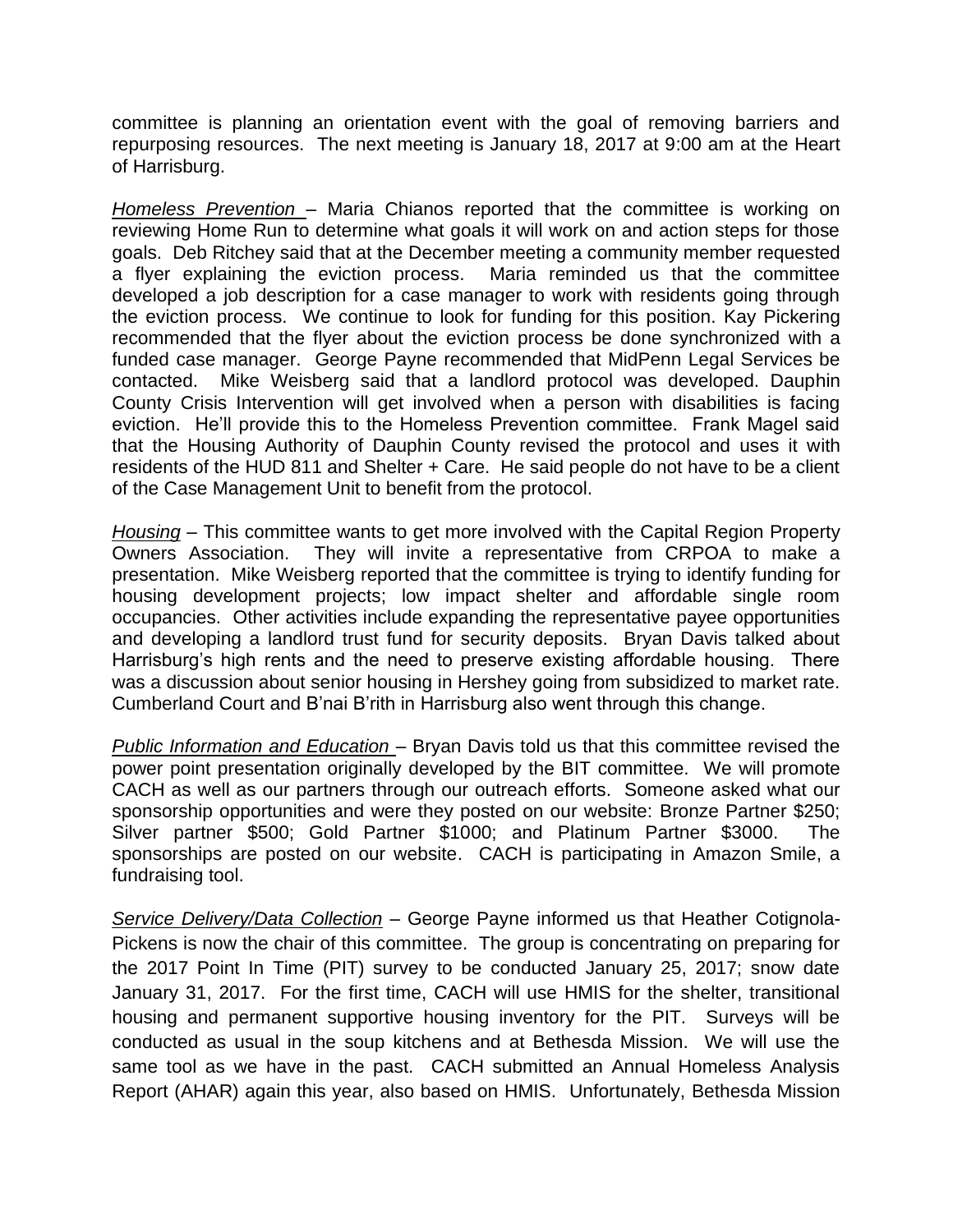is not included within the AHAR. George is working on changing this as it impacts on the acceptance of our report. Deb Ritchey said that refresher trainings will be scheduled to ensure improved data quality. George then told us about the status of implementing our Coordinated Assessment. A Coordinated Evaluation and Assessment Referral (CEAR) team is assembled and meets once a month for the implementation. We have a no wrong door approach to placing the targeted populations into housing: chronically homeless, unsheltered people not chronically homeless, unaccompanied youth and Veterans. Homeless Veterans' needs are met through our By-Name List process, which is going very well. George then described how the CEAR works. A release of information form is signed and waiting lists for targeted homeless are developed. The Coordinated Assessment Tool and instructions for its use are on CACH's website: [www.cachpa.org.](http://www.cachpa.org/) Denise Britton reminded us that Occupational Therapist interns from Elizabethtown College that worked at Shalom House are available for support and about the Hershey Medical Center's offer of trainings in February 2017 are taking registrations.

*Homeless Youth* – Deb Ritchey reported that CACH will re-start work on this gap in services in 2017. The coalition has increased partners participating because of this effort. About 80 Dauphin County youth have been identified who are coach surfing through our work with the group called Educating Children and Youth Experiencing Homelessness (ECYEH). ECYEH helped us increase school district participation. We have recruited staff from Dauphin County Children and Youth to help us with this goal. Bill Motsavage asked if our 2017 PIT will include outreach to homeless youth. We have not yet identified where to do such outreach and we need youth representation on the subcommittee. Bill described Berks County's efforts in meet the needs of homeless youth. Private funds were used for outreach.

*Project Homeless Connect* (PHC) – Deb Ritchey told us that there are 247 red (homeless) and blue (vulnerable to homelessness) clients who were served at 2016 PHC. Breakdown: - Immediate attention: reds = 86; blues = 15; less urgent: reds = 75; blues = 71 = 247. Case management is being done by Maria Chianos, amongst others. Maria took 49 guests files that she followed up on: 15 were referred to Hamilton Health Center for reconnecting with their PCP; 21 were contacted (when possible- many telephone numbers were not in service or disconnected) to establish a PCP with Kline Health Center who is taking new patients. Maria reports that she is still working on the remainder to connect to appropriate services. Since she goes to Downtown Daily Bread every week, she'll take the list with her to see if they are there. Kelly Gollick and Melinda Eash went through the "urgent" case files with Maria. Once Kelly and Melinda' interns are in place, specific case management will take place. Kacie Bodell and Deb went through the clients in the "can wait" bin and follow up began.

**Service Gaps, New Opportunities, and Announcements:** Mike Macchioni told us about his work through Gemma's Angels to serve nutritional food to area